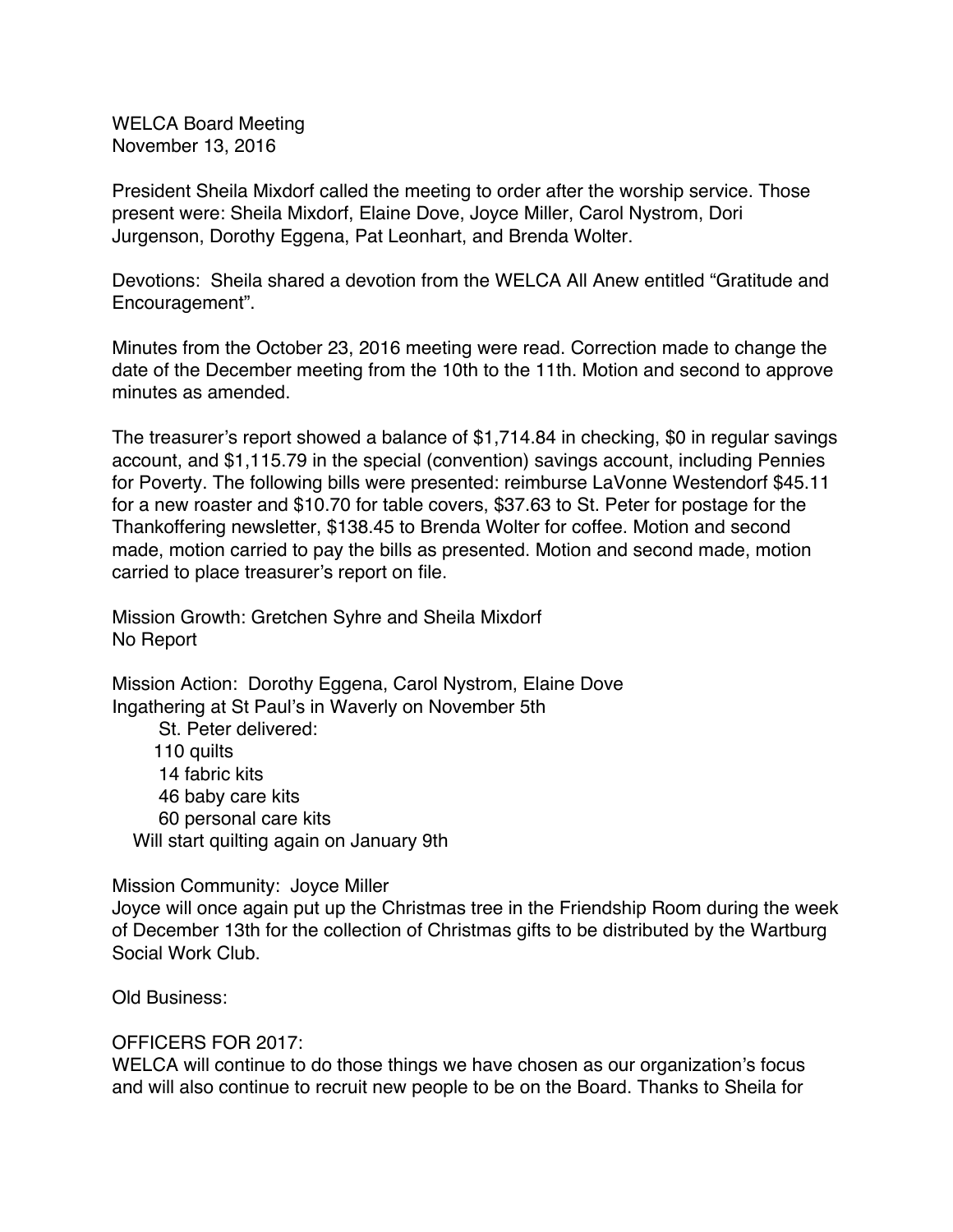offering to lead the group during 2017. Her leadership has been vital to WELCA's mission for many years. Sheryl would like to give someone else the opportunity to be secretary. A big thanks to her as well for her commitment to the Board.

Roxane will be asked to include recruitment of volunteers on Sign-Up Genius to provide weekly cookies, make and serve coffee, and play BINGO at the Sunset Home on designated months.

## ANNUAL MEETING:

The meeting will be held on Saturday, December 17th at 9:00. The devotion will be an abbreviated lesson from the December Gather magazine. There was discussion about the possibility of a special program. Kit Kleinhans from Wartburg will be asked to present about our new Bible study at the annual meeting or to come on a Sunday morning in January after worship. Treats will be served.

## CHRISTMAS GIFT LIST:

It was determined that we have \$1283 available for Christmas gift giving once the matching funds arrive. After going through last year's gift list and eliminating those organizations that received donations from St Peter's Board of Missions during 2016, we chose the following as this year's designees:

Pastor Ron........\$100 Roxane Franzen and Jan Hartman........\$75 each

\$140 to each of the following organizations:

\*Christian Crusaders

\*ELCA-Fund for Leaders

\*Global Health Ministries

\*Navajo Indian Mission

\*WELCA Church Wide

\*Retrieving Freedom

\$180 to Phebe Hospital in rural Liberia

New Business:

# BREMWOOD AUXILARY MEETING:

St Peter will be hosting the Bremwood Auxilary Meeting on October 20, 2017. Joyce will take care of the details. Women will be encouraged to attend and take salads to share for the luncheon.

### SENIOR OUILTS:

There are six St Peter students graduating from Denver this May. Darlys Milius has